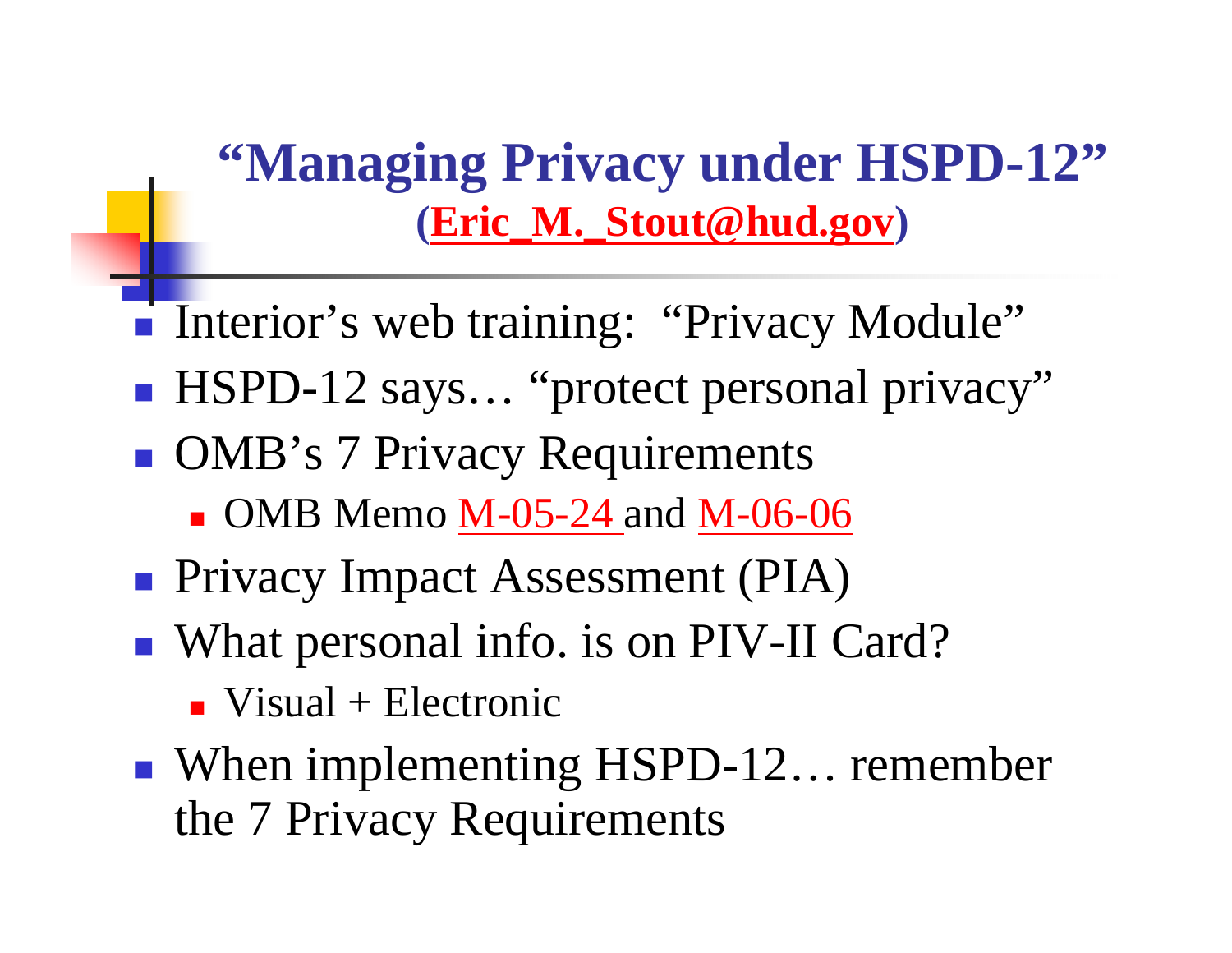**Interior's Federal-wide HSPD-12 web training: "Privacy module"**

- $\mathbb{R}^n$ For all employees and contractors
- F For PIV Registrars and Card Issuers
- $\mathbb{R}^2$  Answers 5 common questions:
	- What technology innovations on the PIV Card ensure my identity while protecting my privacy?
	- What information about me is on the PIV Card?
	- П ■ What background information is collected – and why?
	- How will my personal information be protected, and what controls are in place?
	- Who can I talk to if I have privacy questions or concerns?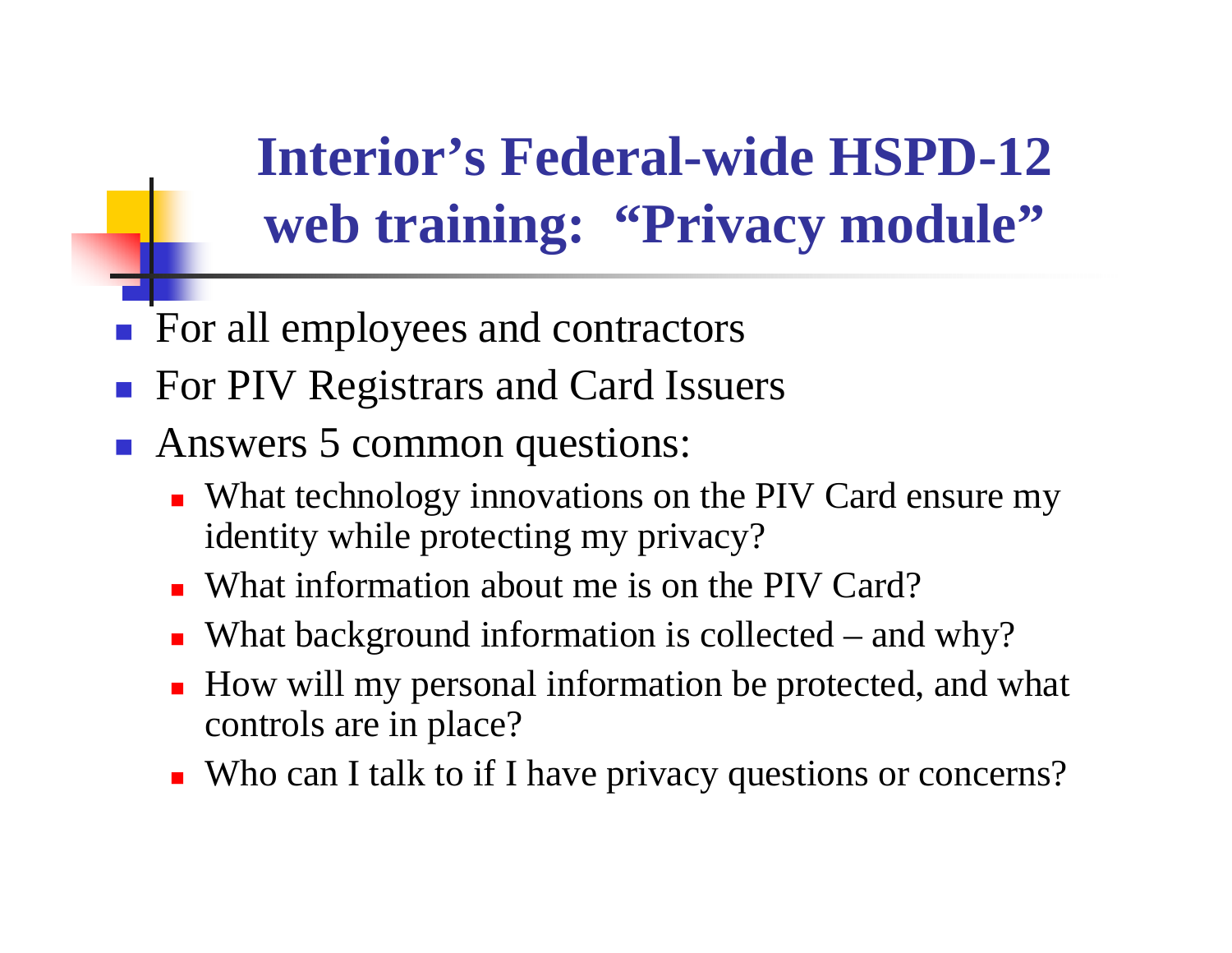## **HSPD-12 says… "protect personal privacy"**

- "(1) … it is the policy of the United States to enhance security, increase Government efficiency, reduce identity fraud, and **protect personal privacy** by establishing a mandatory, Government-wide standard for secure and reliable forms of identification…."
- "(6) This directive shall be implemented in a manner consistent with the Constitution and applicable laws, including the **Privacy Act (5 U.S.C. 552a) and other statutes protecting the rights of Americans**."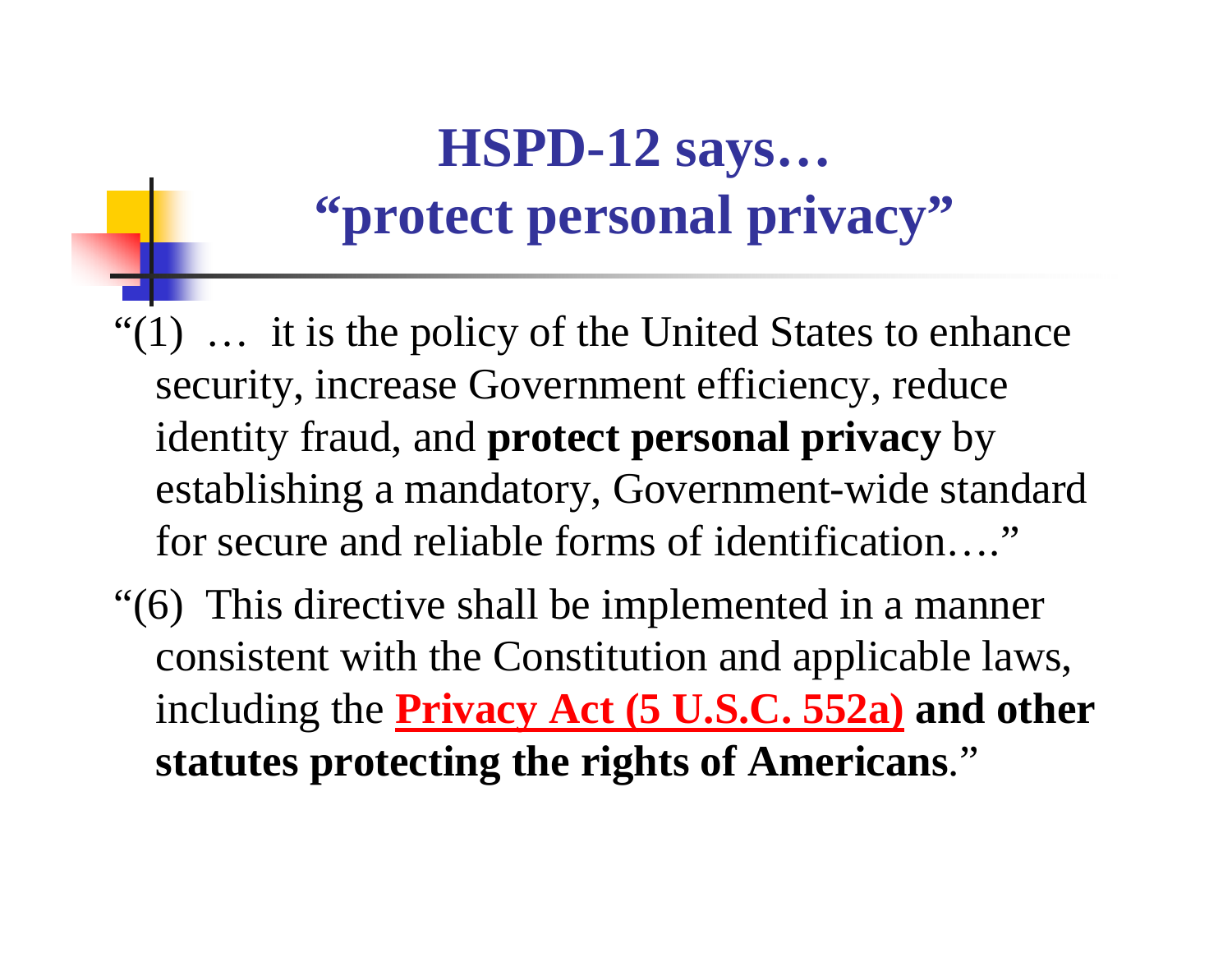**OMB's 7 Privacy requirements (OMB M-05-24 and OMB M-06-06 )**

- #1: Privacy Act of 1974
- #2: Privacy official to oversee
- #3: Privacy Impact Assessment (PIA)
- #4: Federal Register System of Records Notice
- #5: Use OMB-approved forms (SF-85, 85P, or 86)
- #6: Privacy policies (and privacy statement)
- #7: Adhere to HSPD-12 "control objectives"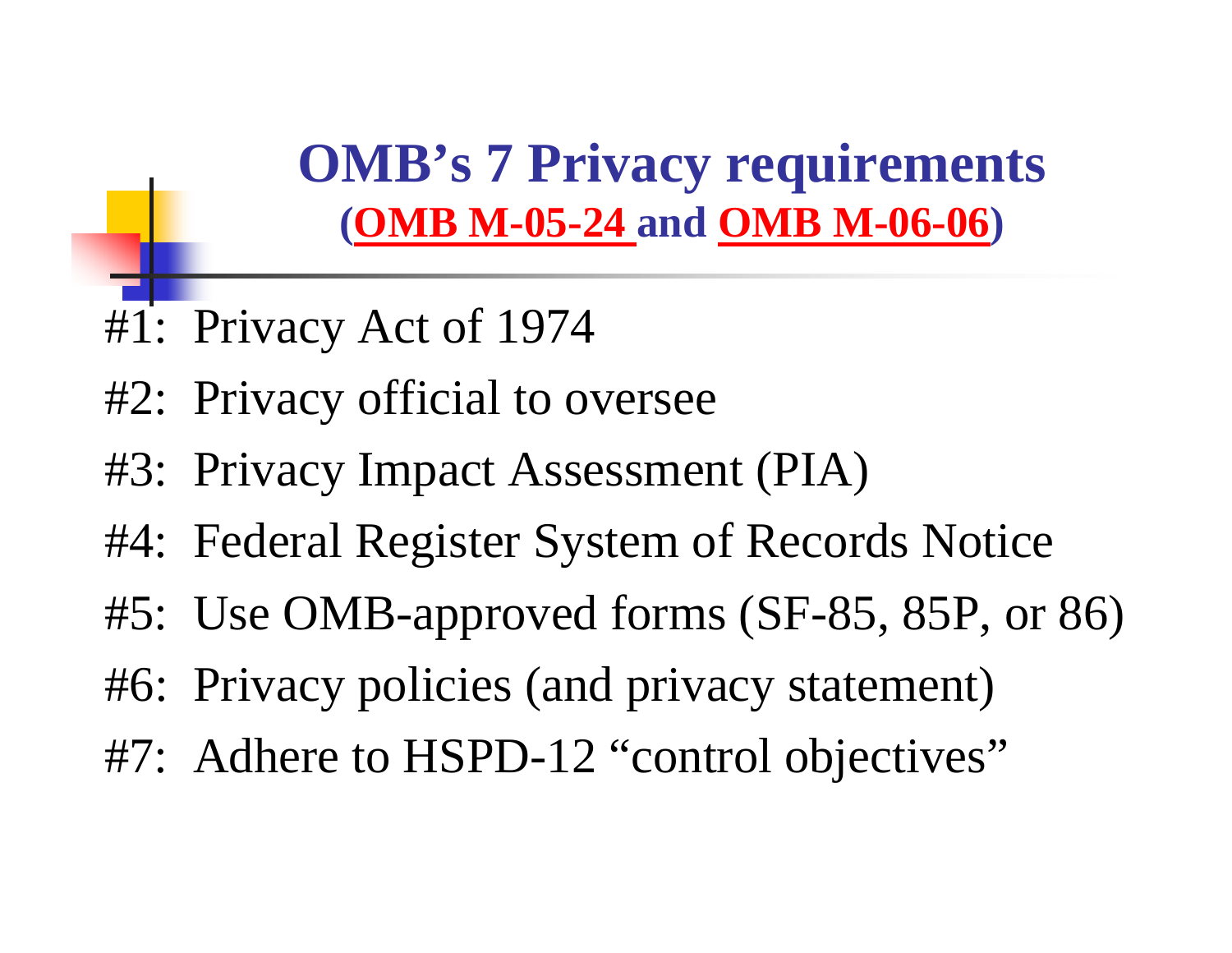## **Privacy Impact Assessment (PIA)**

- $\mathbb{R}^n$ Required by E-Government Act of 2002
- F Guidelines for PIA in OMB Memo M-03-22
- $\mathbb{R}^2$ Required by OMB Memo M-05-24
- $\mathbb{R}^n$ Sample PIA in OMB Memo M-06-06
- F PIA is required for systems/ databases supporting PIV process
- $\left\vert \cdot\right\vert$  PIA assesses adequacy of privacy controls:
	- PIV-II Card
	- **I** Identity Management System (IDMS)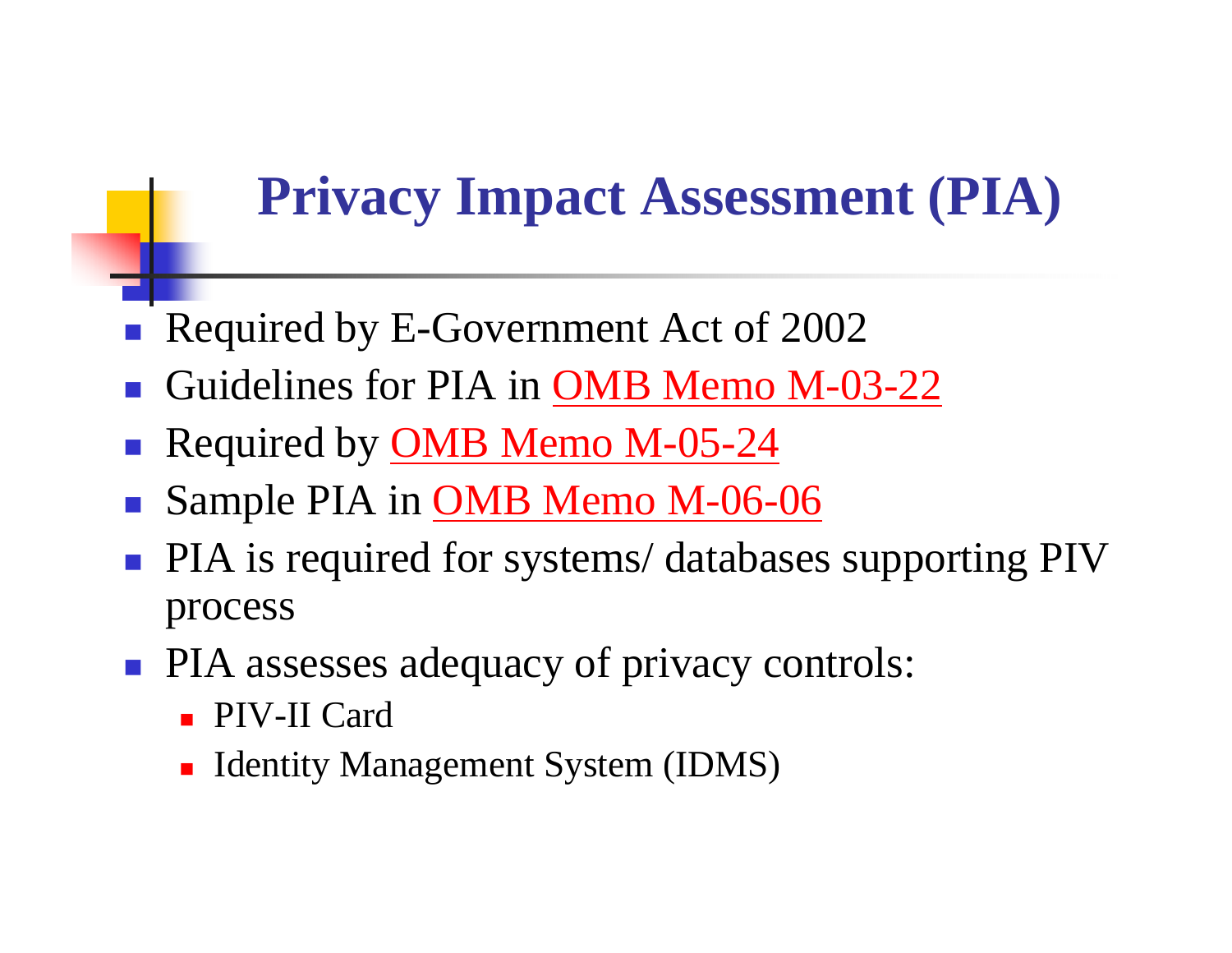**What personal information is on the PIV-II Card?**

## **Visual features – mandatory:**

- Photo
- Full Name
- **Visual features – optional:**
	- **Signature**
	- Rank
	- **Physical characteristics**
	- **Agency-specific text**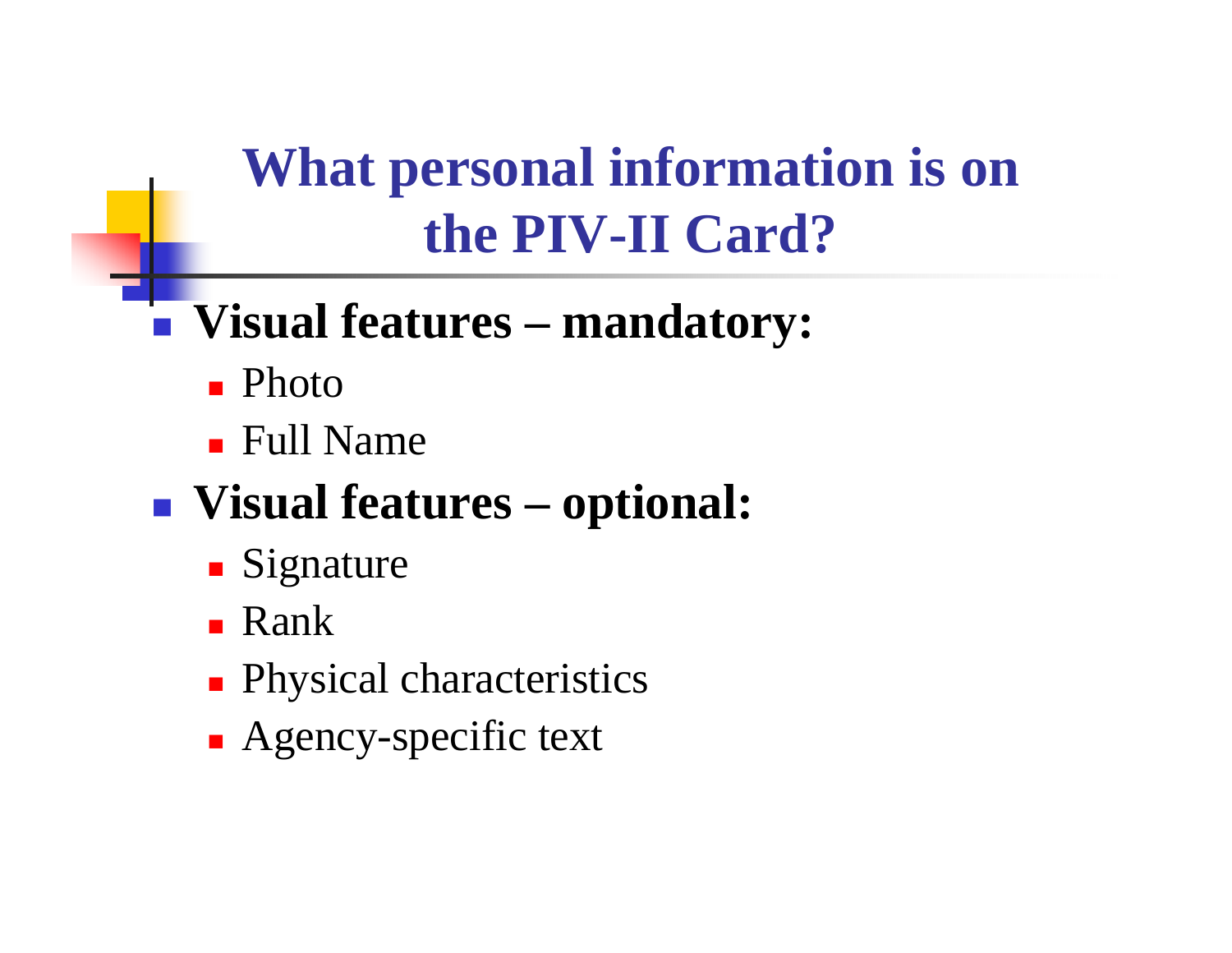**What personal information is on the PIV-II Card?**

## $\mathbb{R}^3$ **Electronic features – mandatory:**

- 2 Fingerprints ("points" – not full image)
- User PIN #
- Card Holder Unique Identifier ("CHUID")
- **PIV** authentication keys
- **Electronic features – optional:**
	- Photo (mandatory as visual feature)
	- **PKI** digital signature certificate